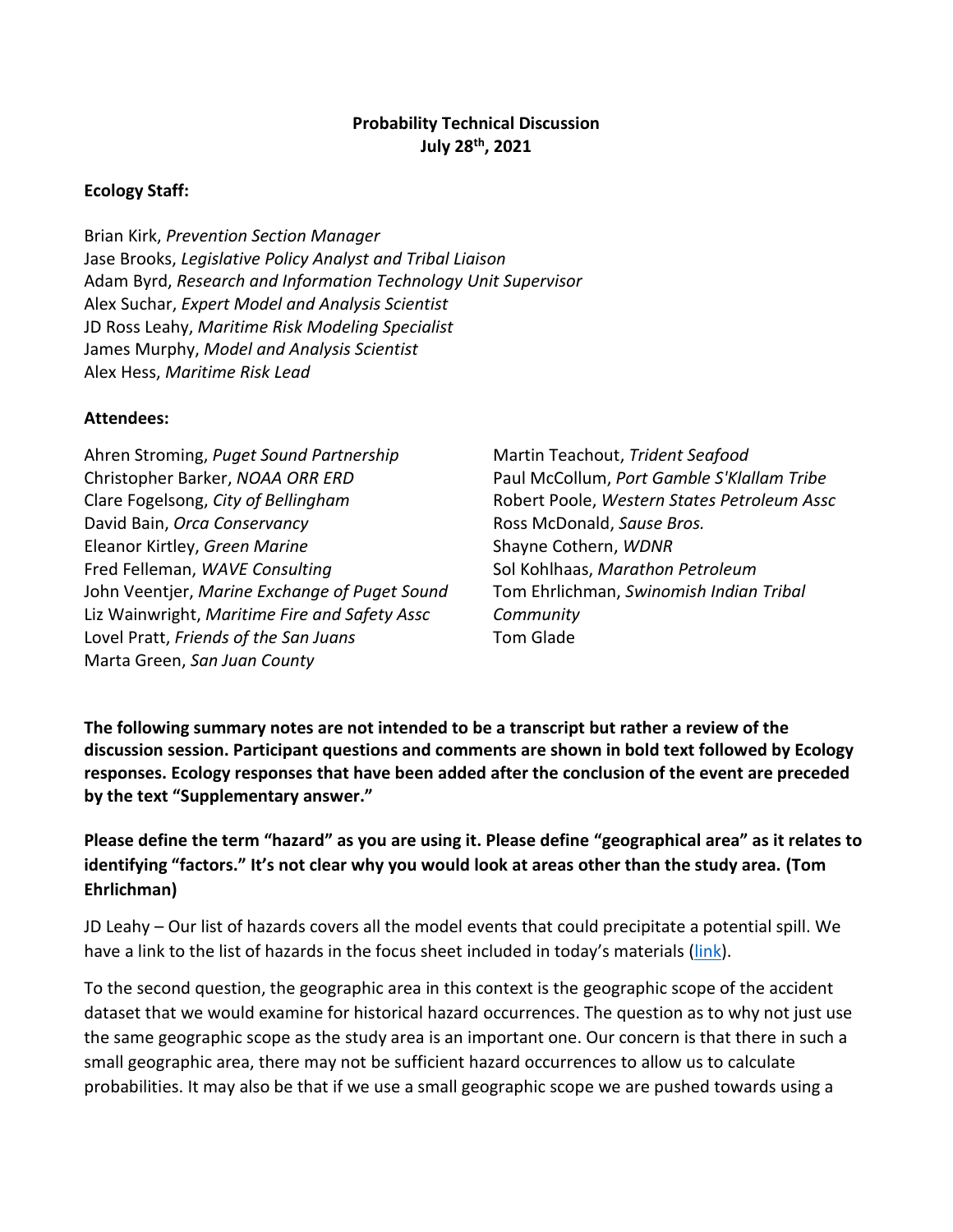longer temporal scope. That may create the risk of incorporating incidents that occurred under a previous safety culture and regulatory regime. In order to work with data available to us, there is a lot of value in getting comfortable with the idea of expanding our review of historical occurrences outside of the study area.

Alex Suchar – We cannot use standard approaches to calculating probability if an event doesn't occur in the historical data. Our idea is to try to balance relevance to our study area with the need to incorporate useful information from other places.

**Under that definition, you may want the geographic scope to include areas that have similar volumes of oil and hazardous materials moving through narrow channels, strong tidal changes, and anchorages. (Tom Ehrlichman)**

**Would port facilities in rivers where spilled oil would reach marine waters be included? (David Bain)**

JD Leahy – Depending on how we define our geographic scope it may or may not look at portions of rivers. Our study area does include rivers such as the Duwamish.

**I think using the whole Salish Sea area, including Coastal BC makes sense. The Aegean Sea may also be another good option. (Paul McCollum)**

**Have you reviewed the Clear Seas Mapping tool to visualize marine safety around Canadian waters? (Fred Felleman)**

JD Leahy – Yes we've taken a look at that, they did a lot of work to integrate the US and Canadian incidents.

# **Does probability analysis include movement of oil or dispersal after the spill itself? If so, see Kinder Morgan study on spill at Arachne Reef. It's a projection of how oil would disperse during different seasons from a major spill at that location. (Tom Ehrlichman)**

JD Leahy – Today's discussion is focused on accident probability, as opposed to spill probability. We have a separate module that addresses oil outflow if an incident occurs. However, the model will not look at dispersal or behavior of oil, it will provide as outputs simulated accidents and estimates of oil spilled.

Supplemental Answer: We will present our approach to oil outflow modeling in September, please register here [\(link\)](https://attendee.gotowebinar.com/register/369385746370627086).

**The way in which you use old data is critical to avoiding some of the challenges that became a real point of contention with regards to the last VTRA. Looking at accident probabilities rather than spill volumes allows you to have a larger temporal scope. There will be more pushback if you use older data for likelihood of oil spilled than perhaps if you used it for likelihoods of accidents. (Fred Felleman)**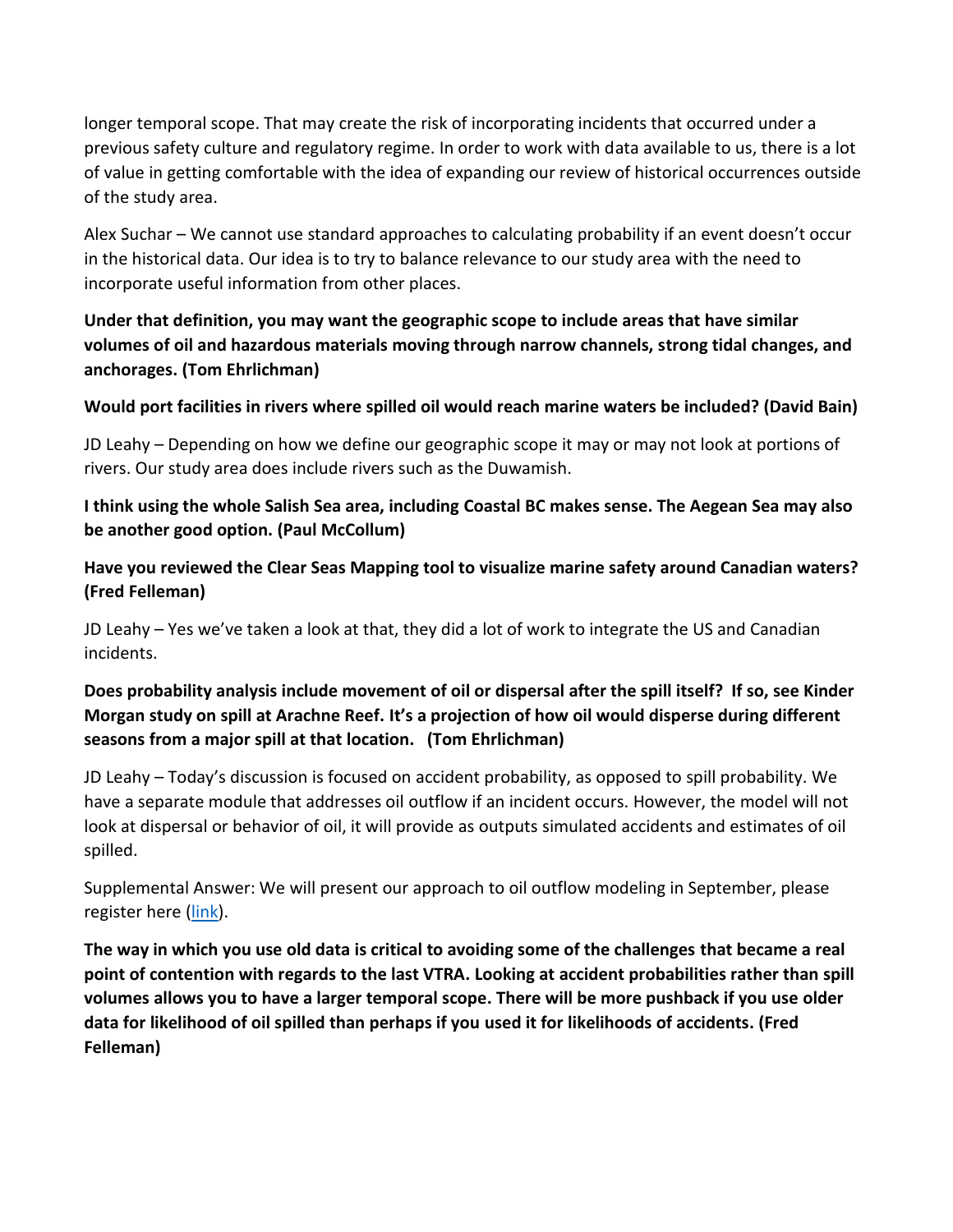JD Leahy – We've decided to split the probabilities of incidents apart from spill likelihood and size in the model. This would allow us to use different time periods and areas.

**If you're just using US/Canada data, you really should look at the Clear Seas report. One of the key things they look at is vessel type. They have far more bulkers than we do in Canada and those are by far the most frequent source of incidents in Canadian waters. The fleet that calls on our waters may have improved over the years but they have less sophisticated management than tankers. It will be very important to include Canadian data. I do also need to ask about the variability of volumes of traffic across a week. If that signal is there and you're looking at rates of likelihood, the times where there is very little traffic will dilute the actual risk. The times when traffic is heavier should have a weighting. (Fred Felleman)**

JD Leahy – We understand the importance of determining the intervals at which traffic enters the system, and will describe our approach to that when we have one.

**Considering a 20 year versus 10-year span for probabilities, I think 10 years is a better metric. That's because of the STCW work hours, bridge watch rules, better navigation tools and electronic charting with radar overlay. Customers are ensuring compliance and enforcing the rules. Things were very different 20 years ago so 10 years is a better span of time. (Sol Kohlhaas)**

**The smaller the time period used, the more likely you are to introduce bias into the model. One potential solution to this would be to compare probabilities calculated in a few different ways and compare them to local data to test for similarity. If you get similar results you can pool them to get more detailed predictions. (David Bain)**

**When you're talking about temporal scope, it seems like understanding what you're modeling would inform the scope. With the VTRA 2015, in order to analyze spills of certain volumes, they had to go back farther in time. Given the safety of this area, there were many years when there were no incidents. So it raises the question whether the model will evaluate the risk of spills of different sizes or only the probability of accidents. What the model will tell us must be defined in order to determine what the geographic and temporal scope should be. I'm not clear on what exactly is being modeled. (Lovel Pratt)**

JD Leahy – In this conversation we're looking at probability of hazards, not spills. Separately, in September when we talk about the oil outflow module, we'll be looking at the probability of a spill and spill volume. We imagine that a portion of that work will be statistical. We will likely look at different geographic and temporal scopes when looking at historical accidents vs. historical oil spill volumes.

**I don't really understand how those two simultaneous approaches intersect in the model. When you get there it would be good to clarify that for the public. (Lovel Pratt)**

**Will scope be binary or weighted? Will recent or more geographically proximate incidents be weighted more heavily? (Ahren Stroming)**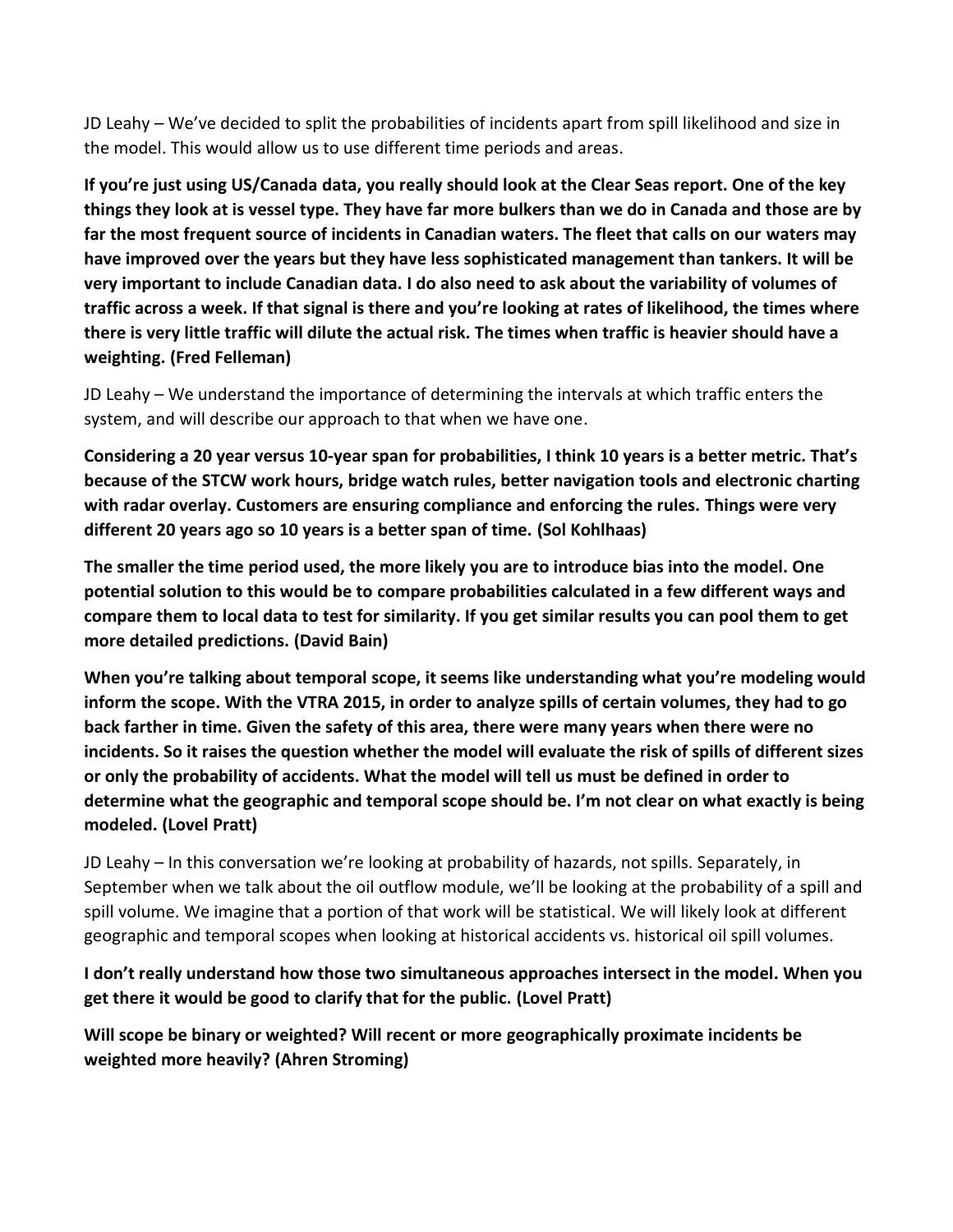Alex Suchar – To do any kind of weighting, we would have to have some understanding of what values to use for the weighting. That is very challenging without data.

**How much have shipping patterns changed in 10 vs 20 years? If patterns have changed the older data may not be relevant. Since the older the data is, the less relevant it is, you might look at a large spatial scale for changes and patterns and from that adjust the weight for older data. (Christopher Barker)**

**As important as it is to define how far back to go, it is also important to ensure you catalogue incidents up to the current date July 2021, in order to capture the nature of incidents that reflect current trends. This makes the study prediction of risk more relevant to current conditions. Also, the study of probability is looking into the future and the further into the future you look, the more likely the occurrence of a major spill. In order to capture the risk of larger volumes, wouldn't you need to go back far enough to capture an accident with larger volume? (Tom Ehrlichman)**

JD Leahy – We want to include as much present day data as possible. We absolutely are thinking about the challenge of large spill volumes. That's why we're separating oil outflow from the accident probability. First we want to know how often an accident might happen. Then, how many of those result in oil spill to water. We are considering both statistical and mechanical approaches to oil spill outflow.

Alex Suchar – We want to get the best accident data as possible so we need to define the spatial and temporal scale. If the same search window allows us to make an accurate estimate of oil spilled per accident, that would be great, but we aren't counting on that.

## **What is the data source for incidents that did not result in an accident or oil spill? How will you catalogue those within the Salish Sea? Coast Guard VTS reports? Ecology records? (Tom Ehrlichman)**

JD Leahy – We will only be counting occurrences for the hazards we listed. We will be excluding some incidents such as personnel injuries that are present in the USCG and Canadian data.

**On the hazard definition list, does navigational allision include a vessel underway striking a ship at anchor? The collision between vessels definition has both vessels underway. Where would anchored vessels be addressed here for a vessel that's not necessarily dragging anchor? (Lovel Pratt)**

JD Leahy – A ship colliding with a ship at anchor will be counted as a "vessel to vessel collision." We will clarify this in our list of hazards.

**Looking at list of hazards you have listed things that do result in an accident as well as things that may or may not like loss of steering. So the hazard list isn't limited to those incidents that result in an accident. If that's the case, why wouldn't it include things like loss of communication which could be considered parallel to loss of steering? (Tom Ehrlichman)**

JD Leahy – You're right, there are some incidents in the list that aren't necessarily accidents. When we presented the structure of the vessel accident module, we talked through how we came up with the list of hazards.